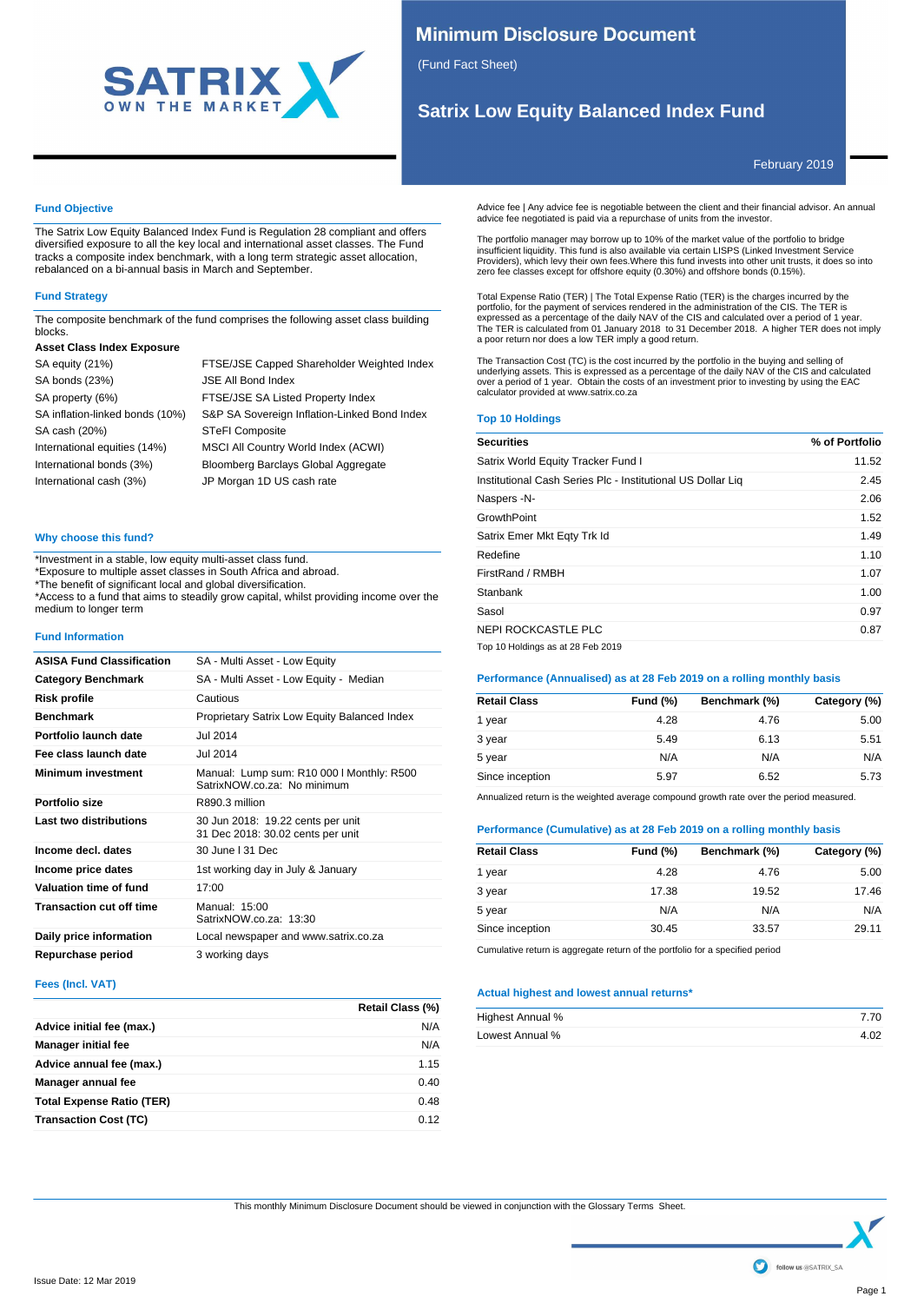

# **Minimum Disclosure Document**

(Fund Fact Sheet)

# **Satrix Low Equity Balanced Index Fund**

February 2019

# **Asset Allocation**



# **Portfolio Manager(s) Quarterly Comment - 31 Dec 2018**

**Market review**

In December, the MSCI All Country World Index (ACWI) fell 7.2% in US Dollar, which is the worst December return for global equities on record since 1988. For the year, global equities lost a very disappointing 11.2%, which is the worst year since the 2008 Global Financial Crisis and the sixth worst year on record. Despite underperforming the MSCI ACWI significantly in December, the US was the best performing region in 2018.

This performance was on the back of expectations that global growth is slowing, a tightening monetary policy, swelling fiscal deficits, earnings headwinds and political uncertainty, which are all very legitimate and will probably grow more pronounced over the coming months and quarters. The Chinese PMI disappointed with the Shanghai stock exchange down 19% for the year despite the government attempting to stimulate demand by cutting the bank reserve requirement four times. The Brexit vote, which will take place in January, also created much uncertainty in the UK and the rest of Europe. Emerging Markets (-2.9%), Asia Pacific ex-Japan (- 3%) and Europe (-4.7%) fell less than the global aggregate in December, but finished 2018 as the three worst performing regions.

However, the correction over the course of the last quarter of 2018, in particular the December meltdown, was probably too violent, overstating the immediacy of the aforementioned market risks.

Returning to South Africa, in comparison the local market underperformed emerging markets materially in 2018, opening up the possibility of better performance in 2019, particularly for domestic-focused stocks in the SA market.

The poor returns from equities was on the back of poor business confidence, which remains very weak as demonstrated by the South African Chamber of Commerce and Industry (SACCI) business confidence data. Private sector fixed capital formation has collapsed from 17% of GDP in 2007 to lows of 11% of GDP currently. Political uncertainty also weighed on the JSE as the finance minister's confession at the Zondo commission of enquiry led to his recall by the president ahead of the Medium Term Budget. However, the appointment of former Reserve Bank Governor, Tito Mboweni - our fourth finance minister in three years - calmed the market's nerves.

Following three months of negative total returns, SA Equities rebounded in December, with the FTE/JSE All Share Index (ALSI) (+4.3%) returning its secondbest monthly performance for 2018.The ALSI's performance was boosted by SA Resources (+12.3%) posting its best monthly performance since July 2017.This was boosted by the Gold Index, which jumped a huge 25.2% in December, as investors looked to gold as a safe haven amid the global turmoil and US government shutdown.

During 2018, SA Equities (ALSI) lost 8.5% against 21% and 2.6% gains during the two previous calendar years. This was SA Equities' worst annual loss since 2008 when the ALSI also lost about 8.5% in Rand terms. Across the JSE sectors, the dispersion of returns was very wide with Resources outperforming in 2018 with a total return of 15.5%. SA Financials shed 8.8% and SA Industrials were the worst performers among SA equities, losing 17.5% over the year.

The FTSE/JSE SA Listed Property Index (SAPY) was the worst performing asset class with a negative total return of 25.3% (2017: +17.2%, 2016: +10.2%). Cash posted a total return of 7.2% in 2018 while SA Bonds were the best performing asset class, with the FTSE/JSE All Bond Index (ALBI) delivering a total return of 7.7% (2017: +10.2%).

# **Portfolio performance**

Almost 30 of the top 40 JSE stocks are in bear market territory, i.e. down some 20% from the peak. This year has been characterised by a number of JSE-listed companies paying the price for their foreign forays and suffering from a regulatory backlash in a number of sectors such as hospitals, tobacco manufacturing and even gaming. However, in most cases the market has taken a worst-case scenario by severely punishing the valuations of very well-run businesses.

The FTSE/JSE Capped Shareholder Weighted All Share Index (CAPSWI), for the first time in quite a while after shedding 3.79%, performed closely in line with the SWIX, which was down 3.98%. The main reason for this was that for once Naspers (NPN) did not play a meaningful role in the performance difference as its 5% negative return was in line with that of most of the different market indices.

During the September FTSE/JSE index review, Anheuser-Busch InBev, after being inward listed on the FTSE/JSE for just more than two years, was included in the All Share indices with a weight of about 1% while Pioneer Foods was deleted from the indices.

Your portfolio performed in line with its benchmark. The difference in your return relative to its benchmark was mainly due to our optimised model portfolio marginally underperforming the SWIX. Trading costs as well as market impact due to rebalance trades also influenced performance. Our optimised portfolio holds between 135 and 140 shares out of a possible 160-plus shares at an ex-ante active risk of between 7 and 10 basis points.

### **Conclusion**

If the first week of trading in 2019 is anything to go by, then market participants look set for another volatile year. The week started off positively, buoyed by Trump's tweet of 'big progress' between the US and China on their ongoing trade war. Despite the short-term positive, though, the fact remains that the three major economic issues of the US-China trade war, slowing economic growth and Brexit have yet to be properly resolved and until this is done, a sword of Damocles will remain hanging over global markets.

We have been there before in 2008 when many expected a decade-long bear market for equities. And yet businesses adapt and adjust to tough economic conditions and in this context, we are of the view that patient equity investors will be rewarded with handsome returns over the next three years.

### **Portfolio Manager(s)**

#### **The Satrix Investment Team**

**Management of Investments**

The management of investments are outsourced to Sanlam Investment Management (Pty) Ltd, FSP 579, an authorised Financial Services Provider under the Financial Advisory and Intermediary Services Act, 2002.

This monthly Minimum Disclosure Document should be viewed in conjunction with the Glossary Terms Sheet.